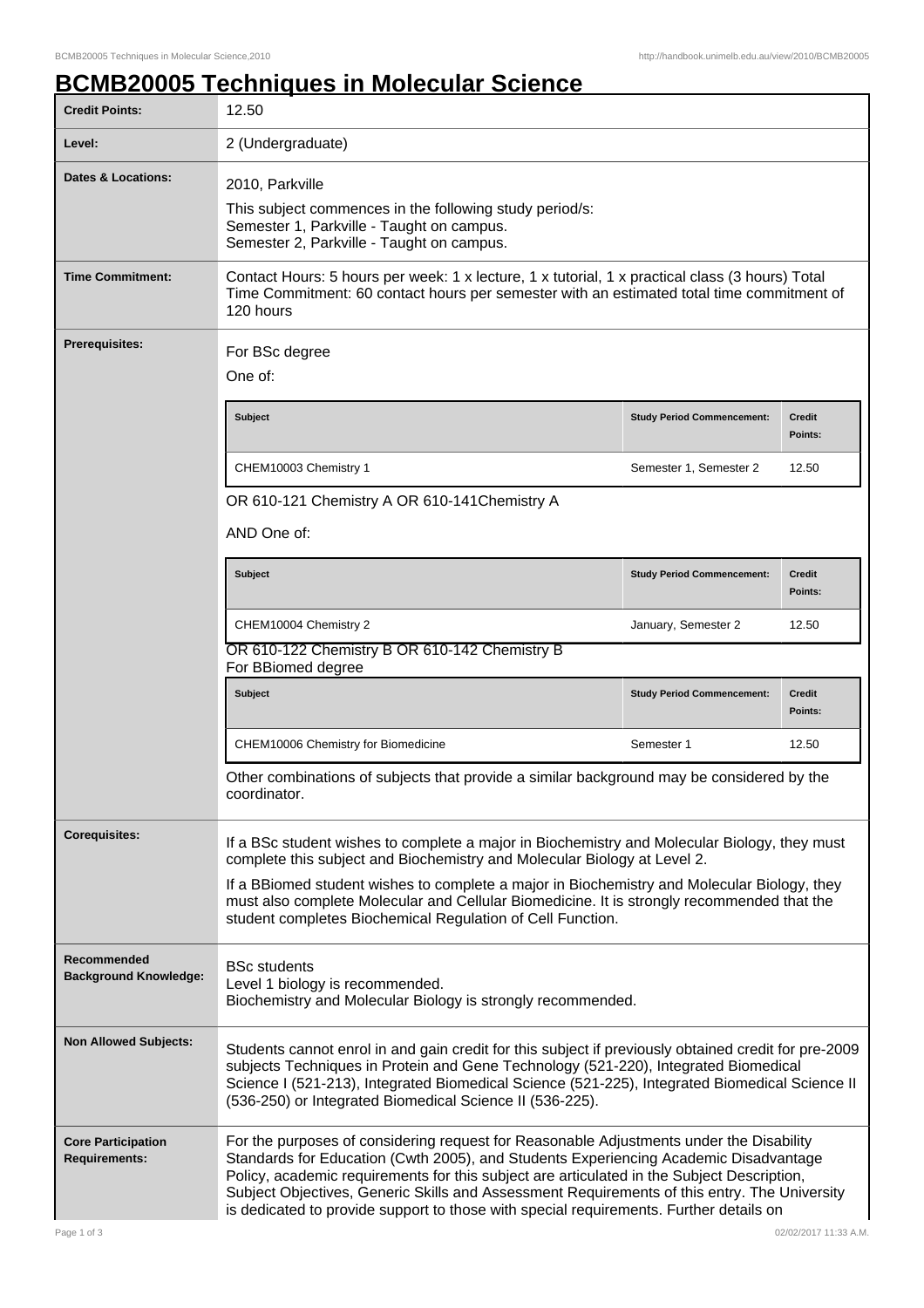|                           | the disability support scheme can be found at the Disability Liaison Unit website: http://<br>www.services.unimelb.edu.au/disability/                                                                                                                                                                                                                                                                                                                                                                      |  |
|---------------------------|------------------------------------------------------------------------------------------------------------------------------------------------------------------------------------------------------------------------------------------------------------------------------------------------------------------------------------------------------------------------------------------------------------------------------------------------------------------------------------------------------------|--|
| Coordinator:              | Dr Leon Helfenbaum                                                                                                                                                                                                                                                                                                                                                                                                                                                                                         |  |
| <b>Contact:</b>           | leonh@unimelb.edu.au (mailto:leonh@unimelb.edu.au)                                                                                                                                                                                                                                                                                                                                                                                                                                                         |  |
| <b>Subject Overview:</b>  | This is a subject suitable for students taking life science subjects and combined degrees. It<br>offers and introduction to the techniques used in many areas of molecular science. Students<br>taking the course will develop practical skills in the laboratory and an understanding of the<br>techniques employed in biochemistry and molecular biology to investigate biological problems.<br>This subject is a specific prerequisite for completing a major in Biochemistry and Molecular<br>Biology. |  |
|                           | Students will develop practical and research skills by learning how the physico-chemical<br>properties of molecules are exploited in a variety of experimental techniques, by executing<br>these techniques and interpreting the data they yield.                                                                                                                                                                                                                                                          |  |
|                           | Students will apply these skills to the:                                                                                                                                                                                                                                                                                                                                                                                                                                                                   |  |
|                           | $#$ separation and characterisation of proteins; and                                                                                                                                                                                                                                                                                                                                                                                                                                                       |  |
|                           | $_{\#}$ isolation, manipulation and characterisation of nucleic acids.                                                                                                                                                                                                                                                                                                                                                                                                                                     |  |
|                           | Students will report on their practical work and learn to relate theoretical principles to their<br>practical outcomes.                                                                                                                                                                                                                                                                                                                                                                                    |  |
|                           | The lectures will explain the theory of standard laboratory techniques and the latest methods<br>that are central to progress in biochemistry and molecular biology and which are driving the<br>emerging fields of genomics and proteomics.                                                                                                                                                                                                                                                               |  |
| Objectives:               | This course aims to:                                                                                                                                                                                                                                                                                                                                                                                                                                                                                       |  |
|                           | $*$ Describe and explain the theory behind many techniques used in molecular biology and<br>protein biochemistry.<br>$*$ Provide practical experience in a number of key techniques in molecular biology and<br>protein biochemistry.<br>$#$ Enable students to generate their own experimental results.<br>Provide students with the means to analyse the data they generate.<br>#                                                                                                                        |  |
|                           | Teach students to work accurately and systematically.<br>$\#$                                                                                                                                                                                                                                                                                                                                                                                                                                              |  |
| Assessment:               | Written reports of experiments and related activities due after the completion of each activity<br>(50%); a 50-minute written test held mid semester (5%); a practical class based assessment at<br>the end of the semester (10%); and a 2-hour written examination during the examination period<br>$(35%)$ .                                                                                                                                                                                             |  |
| <b>Prescribed Texts:</b>  | None                                                                                                                                                                                                                                                                                                                                                                                                                                                                                                       |  |
| <b>Recommended Texts:</b> | Keith Wilson and John Walker, Principles and Techniques of Biochemistry and Molecular<br>Biology, 6th Ed (2005) Cambridge University Press.                                                                                                                                                                                                                                                                                                                                                                |  |
| <b>Breadth Options:</b>   | This subject is not available as a breadth subject.                                                                                                                                                                                                                                                                                                                                                                                                                                                        |  |
| <b>Fees Information:</b>  | Subject EFTSL, Level, Discipline & Census Date, http://enrolment.unimelb.edu.au/fees                                                                                                                                                                                                                                                                                                                                                                                                                       |  |
| <b>Generic Skills:</b>    | By completion of the subject, students should have:<br>Gained hands on experience in a number of simple practical techniques.<br>#<br>Analysed experimental data and made quantitative assessments of their results.<br>#<br>Learnt to write concise and accurate reports.<br>#<br>Gained the ability to understand and follow simple experimental protocols.<br>#<br>Gained experience in working with a partner or a small team towards common goals.<br>#                                               |  |